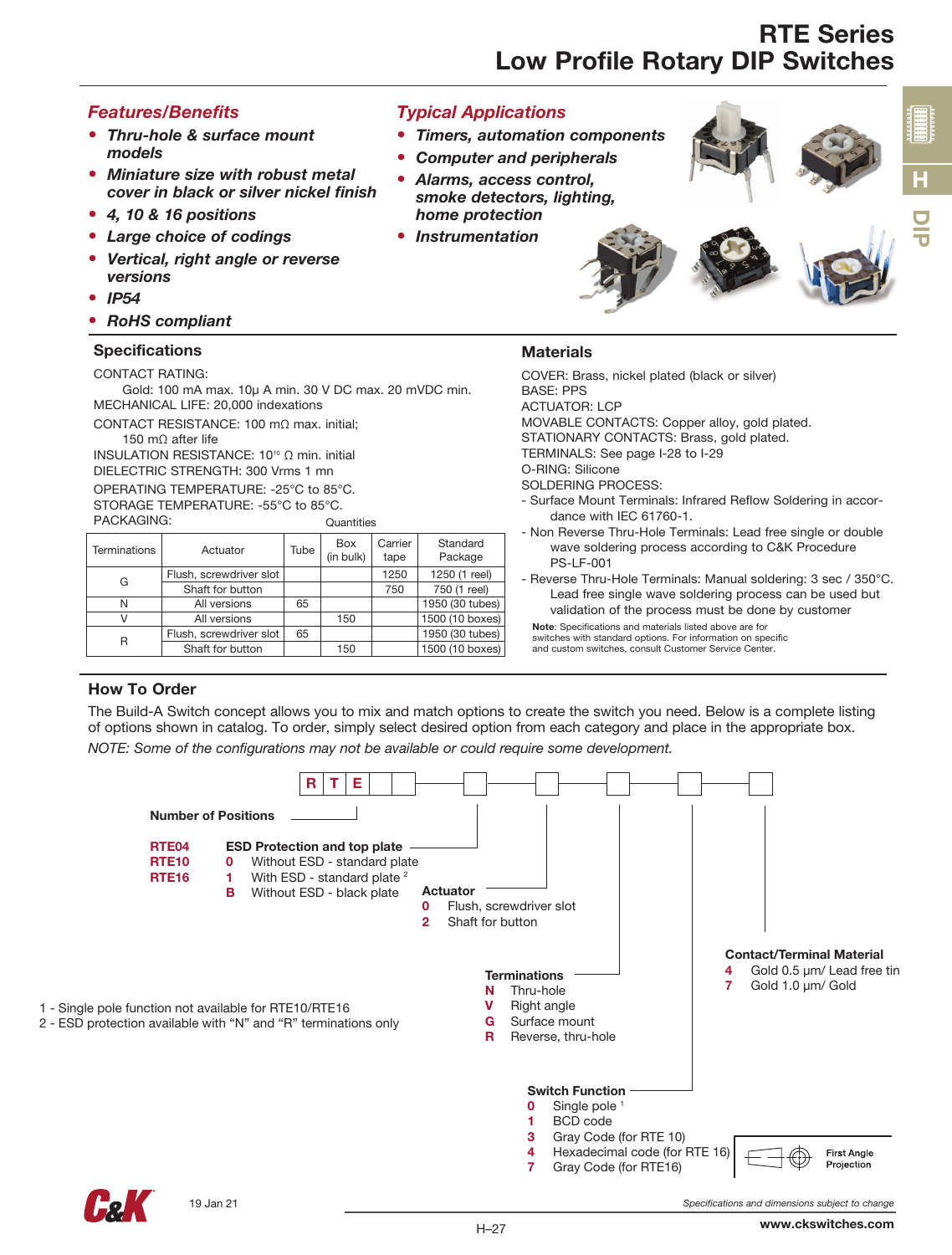# RTE Series Low Profile Rotary DIP Switches



# SWITCHES WITH STANDARD OPTIONS

## PC Mount-Terminal Option N



Right Angle Mount-Terminal Option V



Surface Mount-Terminal Option G









RTE04 4 POSITIONS RTE10 10 POSITIONS RTE16 16 POSITIONS





*Specifications and dimensions subject to change*

**Hel** 

*Dimensions are shown: Inch (mm)* www.ckswitches.com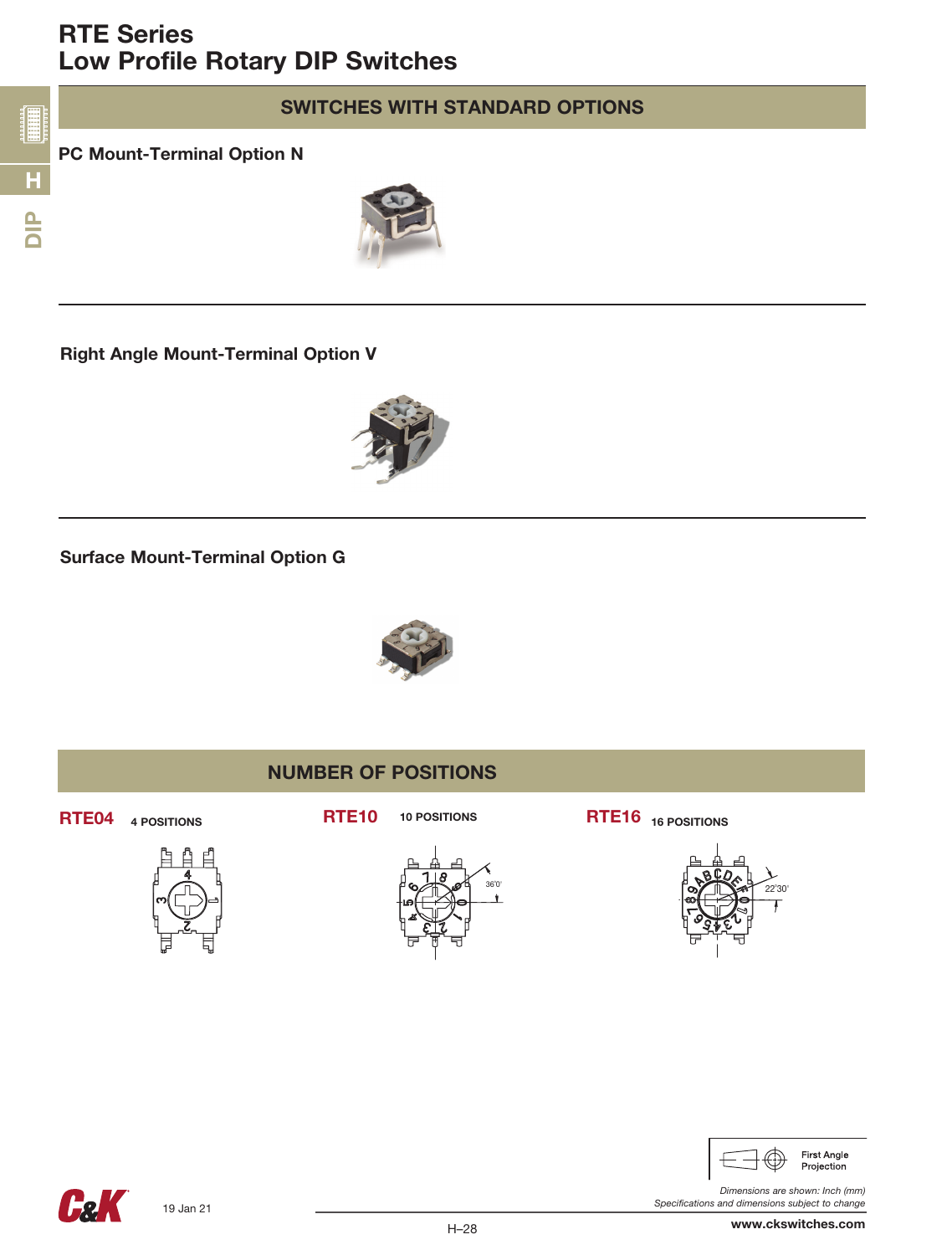## ESD PROTECTION

7,5







4 C 1

 $2,54$  2,54









ø0,9 <sup>2</sup> <sup>m</sup> 8

**0** SCREWDRIVER SLOT

2 8

ø0,9



2 SHAFT FOR BUTTON

7,62





*Dimensions are shown: Inch (mm) Specifications and dimensions subject to change*

For all RTE versions





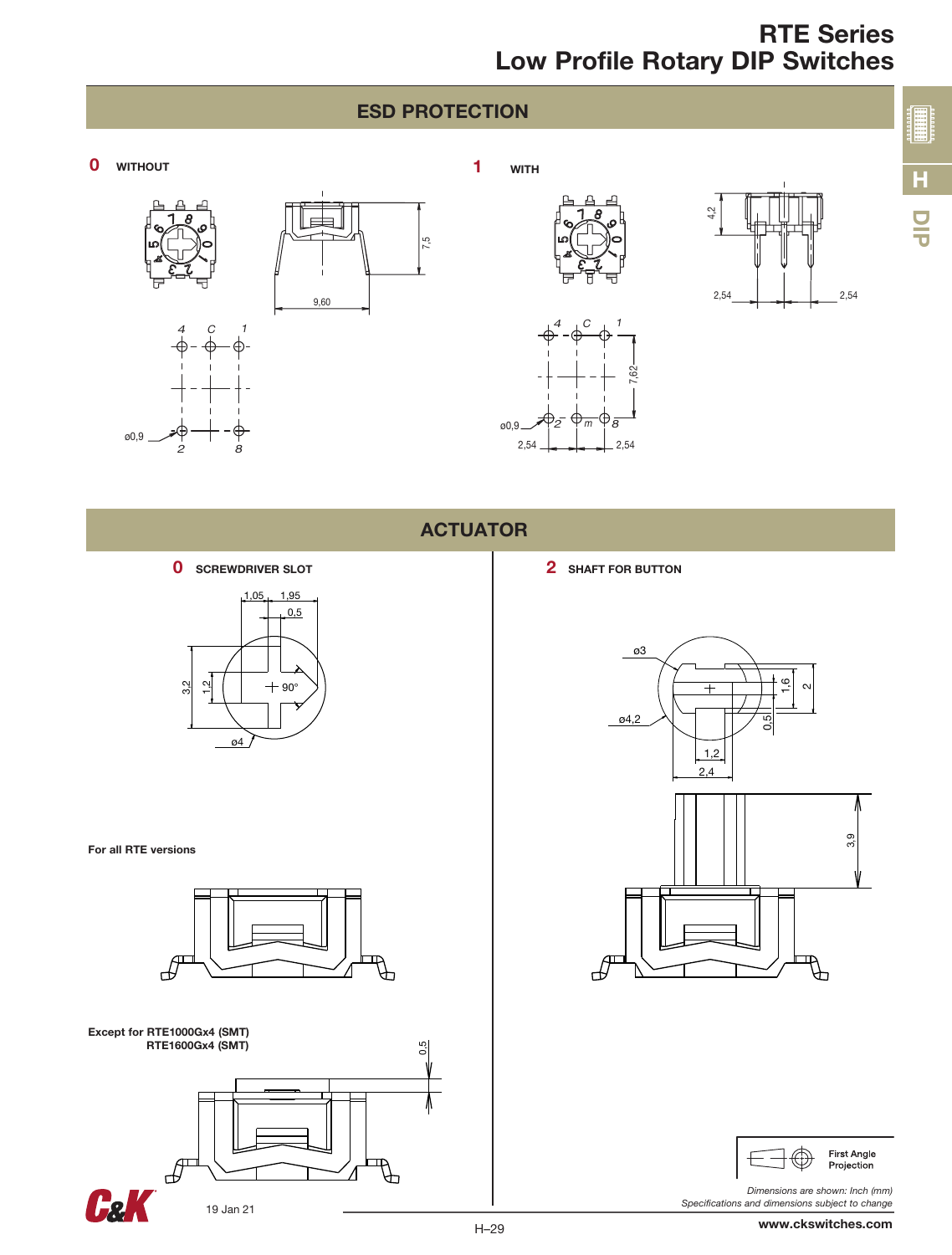# RTE Series Low Profile Rotary DIP Switches





**V** RIGHT ANGLE, THRU-HOLE



 $\overline{\phantom{0}}$ 

**G** SURFACE MOUNT





 $\bigoplus$ First Angle Projection

*Specifications and dimensions subject to change*



PCB layout seen component side

*Dimensions are shown: Inch (mm)*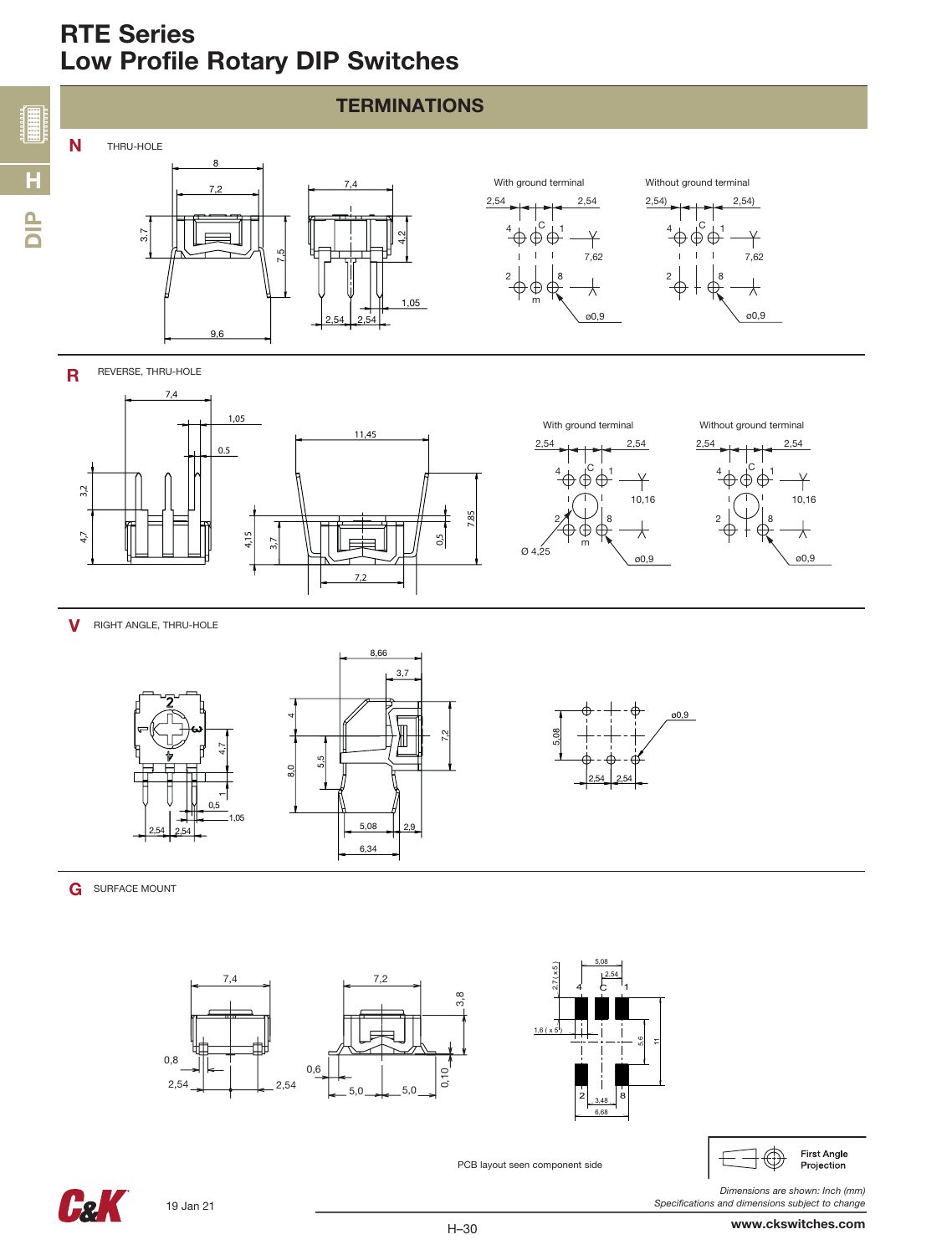## SWITCH FUNCTION

## 0 SINGLE POLE 1 BCD CODE

|                |      | $\overline{c}$ | 3 | 4 |
|----------------|------|----------------|---|---|
| C              |      |                |   |   |
|                |      |                |   |   |
| $\overline{2}$ |      |                |   |   |
| 3              |      |                |   |   |
| 4              |      |                |   |   |
|                | POS. |                |   |   |

| POS. |  | $2 \mid 3$ |  | 6 |  | 9 |
|------|--|------------|--|---|--|---|
| C    |  |            |  |   |  |   |
|      |  |            |  |   |  |   |
| 2    |  |            |  |   |  |   |
|      |  |            |  |   |  |   |
|      |  |            |  |   |  |   |

#### 3 GRAY CODE ( for RTE10 only )

- POS. 0 | 1 | 2 | 3 | 4 | 5 | 6 | 7 | 8 | 9 C 1 2 4  $\blacksquare$ 8
- 4 HEXADECIMAL CODE



**7** GRAY CODE (for RTE04 only)

| POS.           | $\sqrt{2}$ | 3 | 4 |
|----------------|------------|---|---|
| C              |            |   |   |
|                |            |   |   |
| $\overline{2}$ |            |   |   |
| 4              |            |   |   |
| $\mathsf{R}$   |            |   |   |

(for RTE16 only)

| POS.         | 0 | $\overline{2}$ | 13. | $\overline{4}$ | 5 <sup>1</sup> | 6 | 7 | 8 | 9 | Α | В | С |   |    |      |
|--------------|---|----------------|-----|----------------|----------------|---|---|---|---|---|---|---|---|----|------|
| $\mathsf{C}$ |   |                |     |                |                |   |   |   |   |   |   |   |   |    |      |
|              |   |                |     |                |                |   |   |   |   |   |   |   |   |    |      |
| 2            |   |                |     |                |                |   |   |   |   |   |   |   |   |    |      |
|              |   |                |     |                |                |   |   |   |   |   |   |   |   |    |      |
|              |   |                |     |                |                |   |   |   |   |   |   |   | O | ≀I | ▎▏●▏ |

### CONTACT MATERIAL

| <b>OPTION</b><br><b>CODE</b> | <b>CONTACT MATERIAL</b> | <b>TERMINAL PLATING</b> |
|------------------------------|-------------------------|-------------------------|
|                              | Gold: 0.5 µm            | Lead Free Tin           |
|                              | Gold: 1 µm              | Gold                    |



*Dimensions are shown: Inch (mm)*

H

DIP

**ENTERNATIONAL PROPERTY**